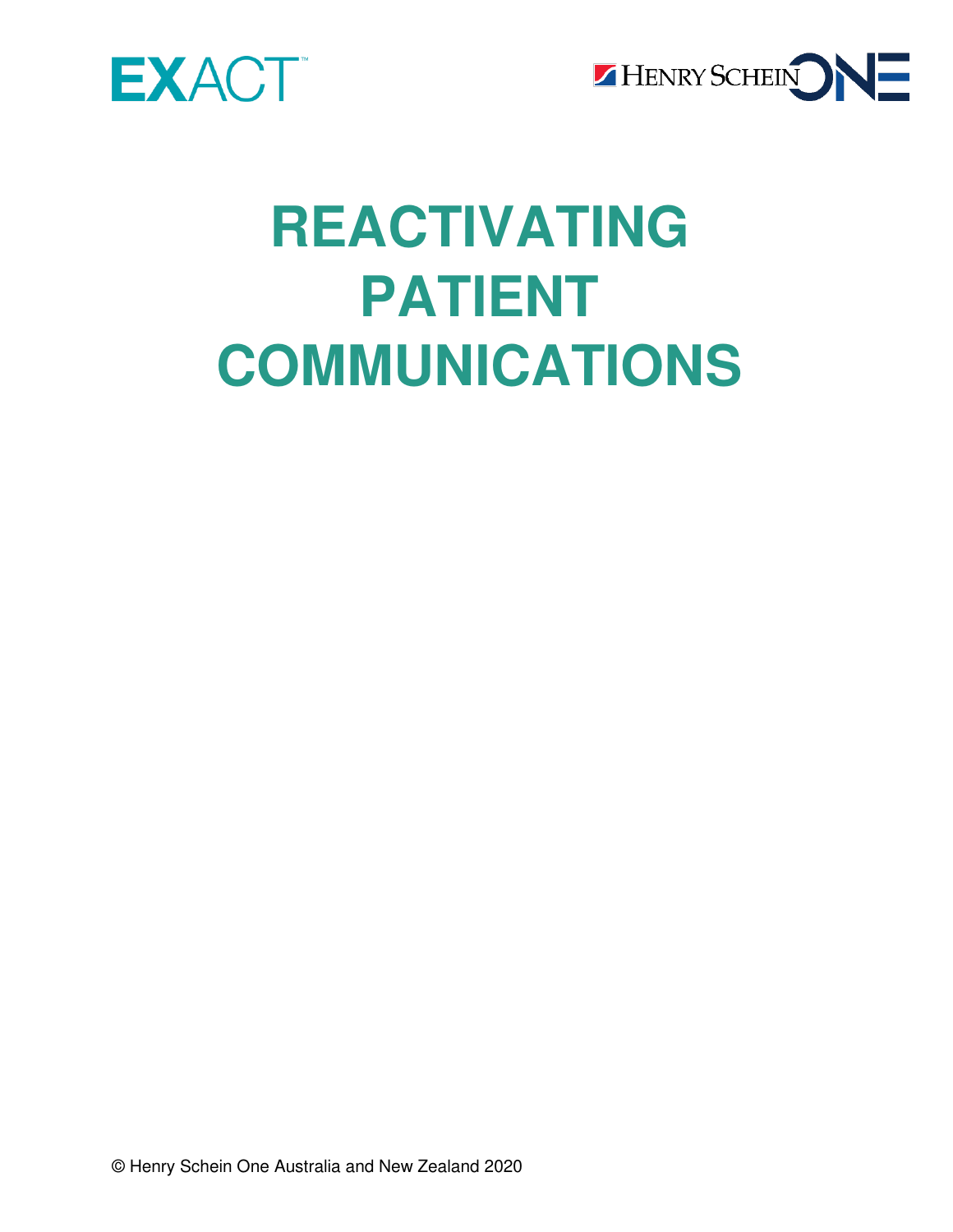#### Copyright © 2020 Henry Schein One Australia and New Zealand All rights reserved

The software contains proprietary information of Henry Schein One Australia and New Zealand; it is provided under a license agreement containing restrictions on use and disclosure and is also protected by copyright law. Reverse engineering of the software is prohibited.

Due to continued product development this information may change without notice. The information and intellectual property contained herein is confidential between Henry Schein One Australia and New Zealand and the client and remains the exclusive property of Henry Schein One Australia and New Zealand. If you find any problems in the documentation please report them to us in writing. Henry Schein One does not warrant that this document is error free.

Microsoft Word, Microsoft Office, Excel, Windows®, Windows XP®, Windows 10™, Windows 7™, Windows Vista®, Windows NT®, MS-DOS™ are trademarks of the Microsoft Corporation.

#### **Henry Schein One Australia**  3/39 Railway Road **Blackburn** VIC 3130 **Phone**: 1300 889 668 **Email**: [support@henryscheinone.com.](mailto:support@henryscheinone.com)au **Website**: [https://henryscheinone.com.au](https://henryscheinone.com.au/)

#### **Henry Schein One New Zealand**  219 Don Mckinnon Drive Albany, Auckland 0632 **Phone**: 0800 930 171 **Email**: [support@henryscheinone.co.nz](mailto:support@henryscheinone.co.nz)  **Website**: [https://henryscheinone.co.nz](https://henryscheinone.co.nz/)

**Customer Portal**: [https://portal.softwareofexcellence.com](https://portal.softwareofexcellence.com/)



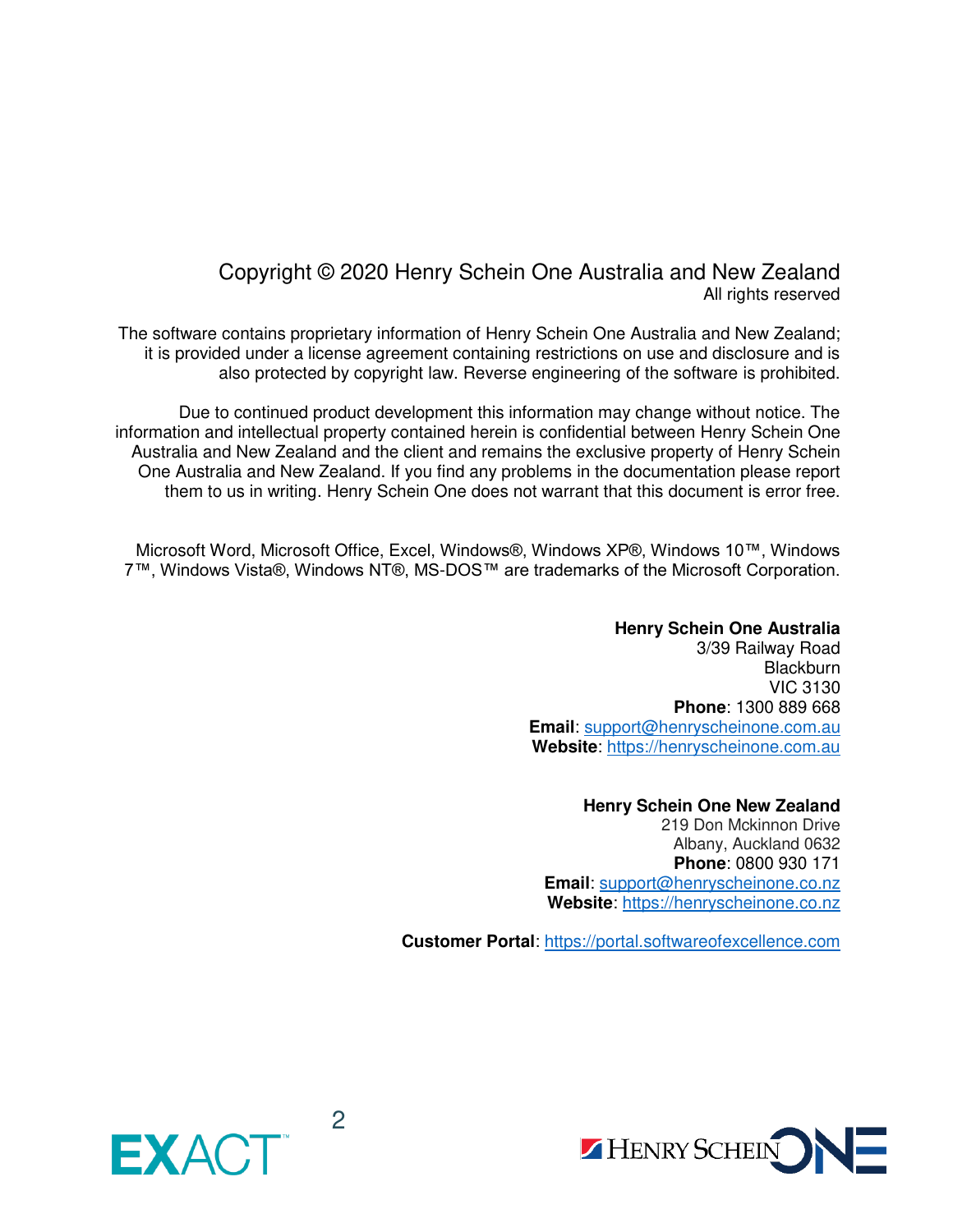# **Table of Contents**

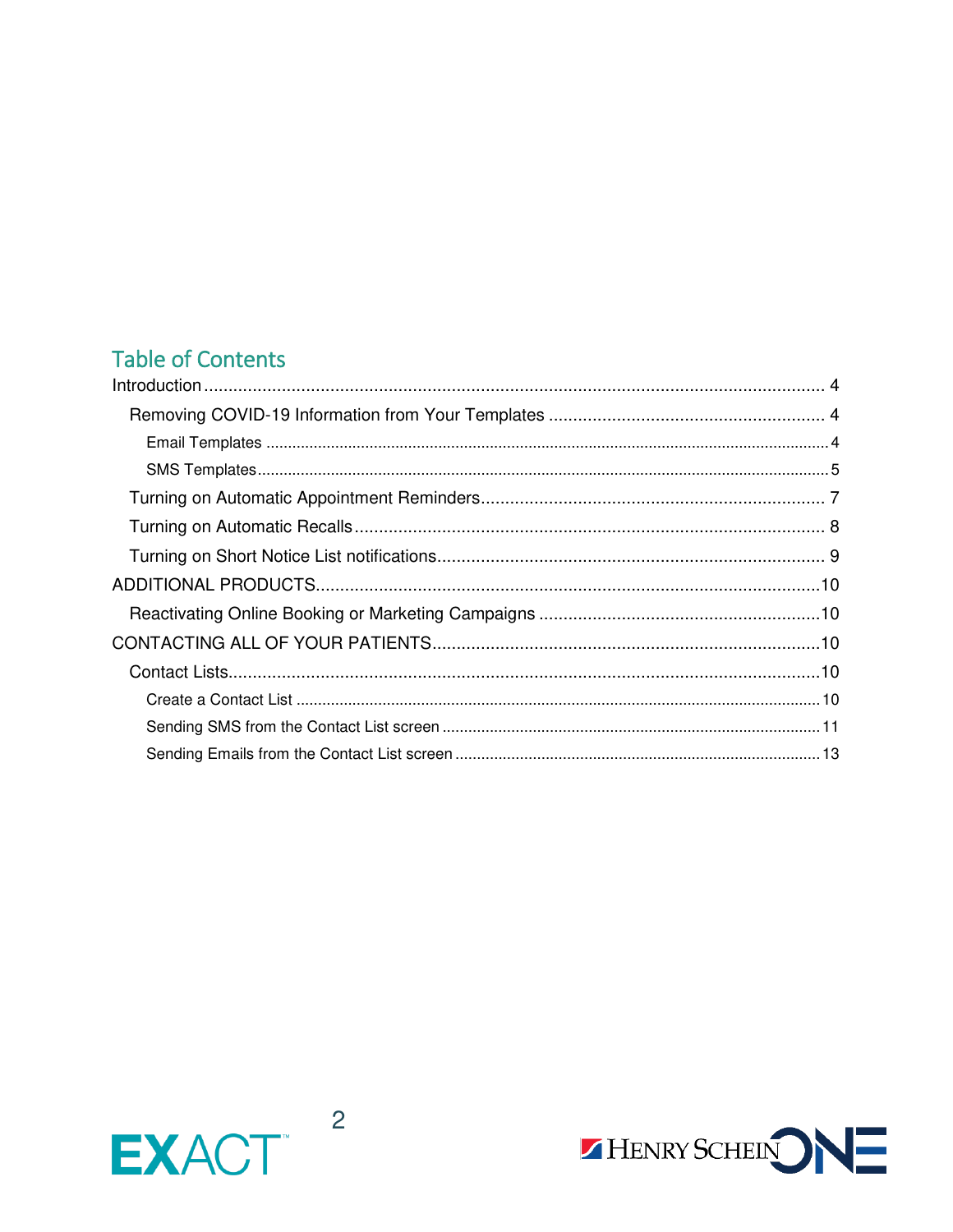# <span id="page-3-0"></span>**Introduction**

If you have paused your appointment and recall automation, this guide will assist with reinstating these tools.

# <span id="page-3-1"></span>**Removing COVID-19 Information from Your Templates**

### <span id="page-3-2"></span>**Email Templates**

1. Go to Configure > Email Templates



2. Click on the list button beside the code box



3. Select your reminder template from the list then select OK



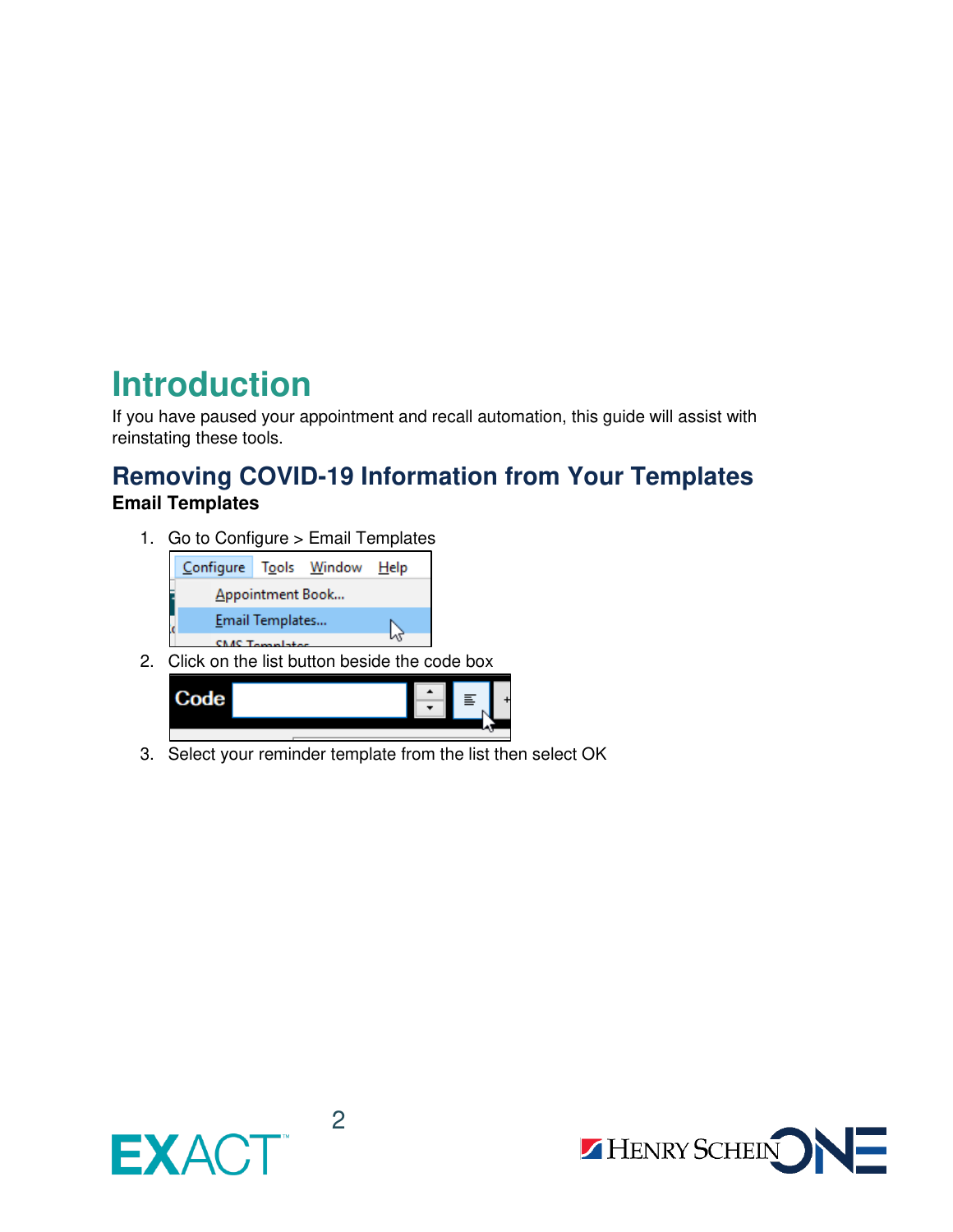| <b>View Templates</b>     |                                                                                                            |
|---------------------------|------------------------------------------------------------------------------------------------------------|
| $Code^{\hat{}}$           | <b>Description</b>                                                                                         |
| CANCEL                    | YOUR APPOINTMENT HAS BEEN CANCELLED                                                                        |
| <b>EMAIL</b>              |                                                                                                            |
| <b>REMIND</b>             | <b>Appointment Reminder</b>                                                                                |
|                           | REMINDER Reminder for you upcoming appointment at [practice.name]                                          |
|                           | .CANCELL Default Appointment Cancellation Template                                                         |
|                           | .CM_OLB_ Care Manager - Booking Request                                                                    |
|                           | •F1OBINTROFace 1 - Introduction to Online Booking                                                          |
|                           | •F1OBREC Face 1 - Online Booking Recall                                                                    |
|                           | •F1OBREC Face 1 - Online Booking Recall 1st Reminder                                                       |
|                           | •F1OBREC Face 1 - Online Booking Recall 2nd Reminder                                                       |
| •F1RECALL1Face 1 - Recall |                                                                                                            |
|                           | •F1RECALL2Face 1 - Recall 1st Reminder                                                                     |
|                           | .F1RECALL3Face 1 - Recall 2nd Reminder                                                                     |
|                           | •F2OBINTROFace 2 - Introduction to Online Booking                                                          |
|                           | •F2OBREC Face 2 - Online Booking Recall                                                                    |
|                           | •F2OBREC Face 2 - Online Booking Recall 1st Reminder                                                       |
|                           | •F2OBREC Face 2 - Online Booking Recall 2nd Reminder                                                       |
| .F2RECALL1Face 2 - Recall |                                                                                                            |
|                           | •F2RECALL2Face 2 - Recall 1st Reminder                                                                     |
|                           | •F2RECALL3Face 2 - Recall 2nd Reminder                                                                     |
|                           | .FMOBINT Family - Introduction to Online Booking                                                           |
|                           | •FMOBRE Family - Online Booking Recall                                                                     |
|                           | .FMOBRE Family - Online Booking Recall 1st Reminder<br>.FMOBRE Family - Online Booking Recall 2nd Reminder |
|                           |                                                                                                            |
| OK<br>чS                  | <b>REMINDER</b><br>Cancel                                                                                  |

- 4. Highlight the COVID-19 information then select backspace on your keyboard
- 5. Then click the **button** on the tool bar.

#### <span id="page-4-0"></span>**SMS Templates**

1. Go to Configure > SMS Templates



2. Click on the list button beside the code box

| - | 亖 |
|---|---|
|   |   |
|   |   |

3. Click on the template for your SMS reminder then click on OK.



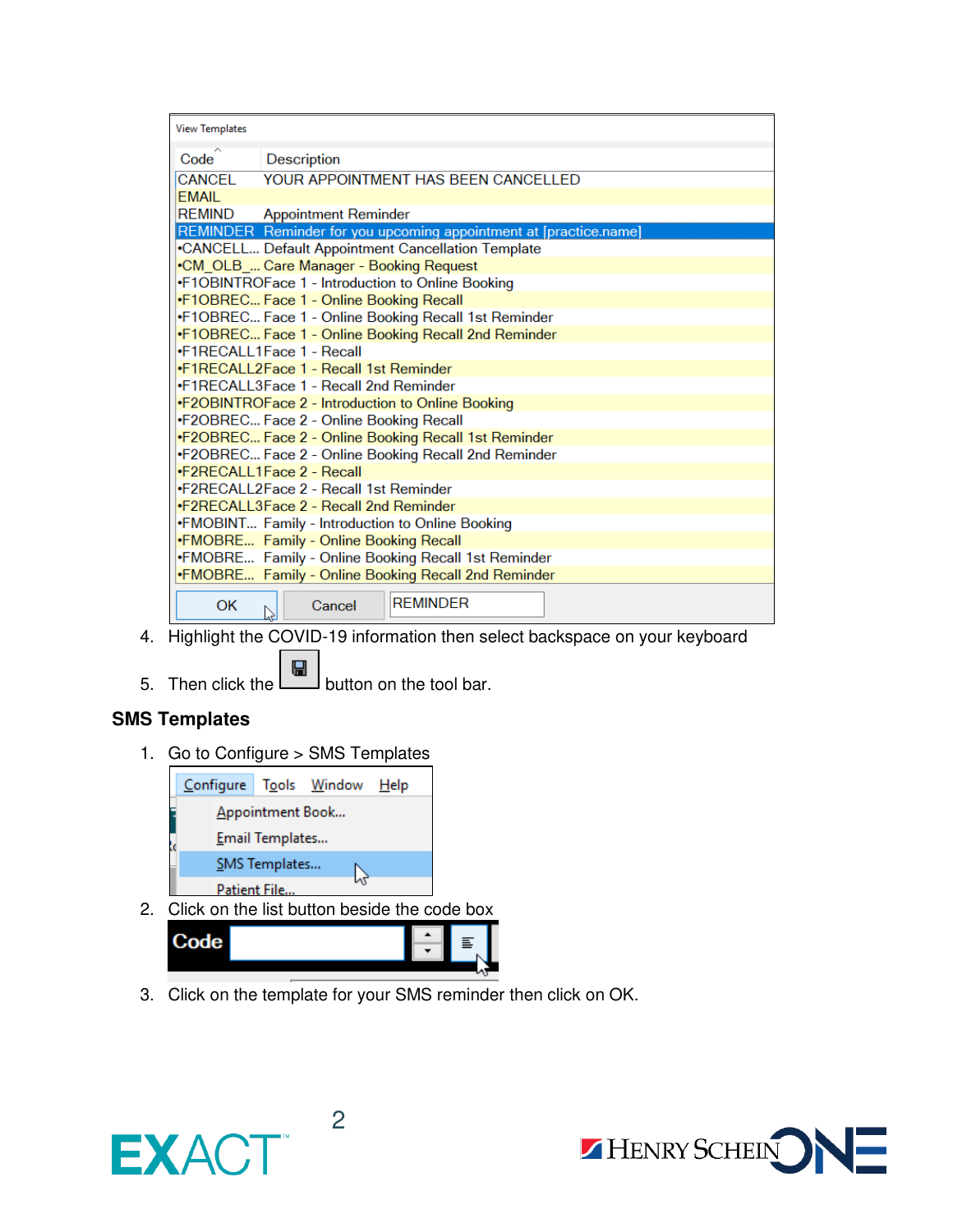| <b>View SMS Templates</b>         |                                                     |                          |
|-----------------------------------|-----------------------------------------------------|--------------------------|
| Code                              | <b>Description</b>                                  | Approximat               |
| TEST                              | <b>Test</b>                                         | 0                        |
|                                   | ACKCANCELL Acknowledge Cancellation                 | 88                       |
|                                   | ·ACKCONFIRM Acknowledge Confirmation                | 82                       |
| <b>CANCEL</b>                     | Need To Cancel                                      | 93                       |
|                                   | ·CM_OLB_SMS    Care Manager - Booking Request       | 110                      |
| <b>FAMILYRECALL Family Recall</b> |                                                     | 69                       |
| ∙FTA                              | <b>Failed To Arrive</b>                             | 76                       |
|                                   | <b>GAP AVAILABLEShort Notice List Gap Available</b> | 121                      |
|                                   | GAP CONFIR Short Notice List Gap Confirmed          | 96                       |
|                                   | GAP GONE Short Notice List Gap Gone                 | 132                      |
|                                   | OUTSTANDIN Outstanding Balance                      | 74                       |
|                                   | PLND_OLB_S Planned Treatment SMS Template           | 106                      |
| RECALL Recall                     |                                                     | 72                       |
| ·REMINDER Reminder                |                                                     | 202                      |
| ·REMINDERFIR First Reminder       |                                                     | 79                       |
|                                   | <b>REMINDERSE Second Reminder</b>                   | 87                       |
| ·REMINDERTHI Third Reminder       |                                                     | 82                       |
|                                   | ·SMS_SURVEY SMS_Survey_Template                     | 128                      |
| SPECIALOFFER Special Offer        |                                                     | 80                       |
| ·SURVEY_REP Auto_Reply_1          |                                                     | 102                      |
| SURVEY_REP Auto_Reply_2           |                                                     | 115                      |
|                                   |                                                     |                          |
| ОК                                | <b>REMINDER</b><br>Cancel                           | <b>Credit Remaining:</b> |

- 6. Highlight the COVID-19 information then select backspace on your keyboard
- 7. Then click the button on the tool bar.



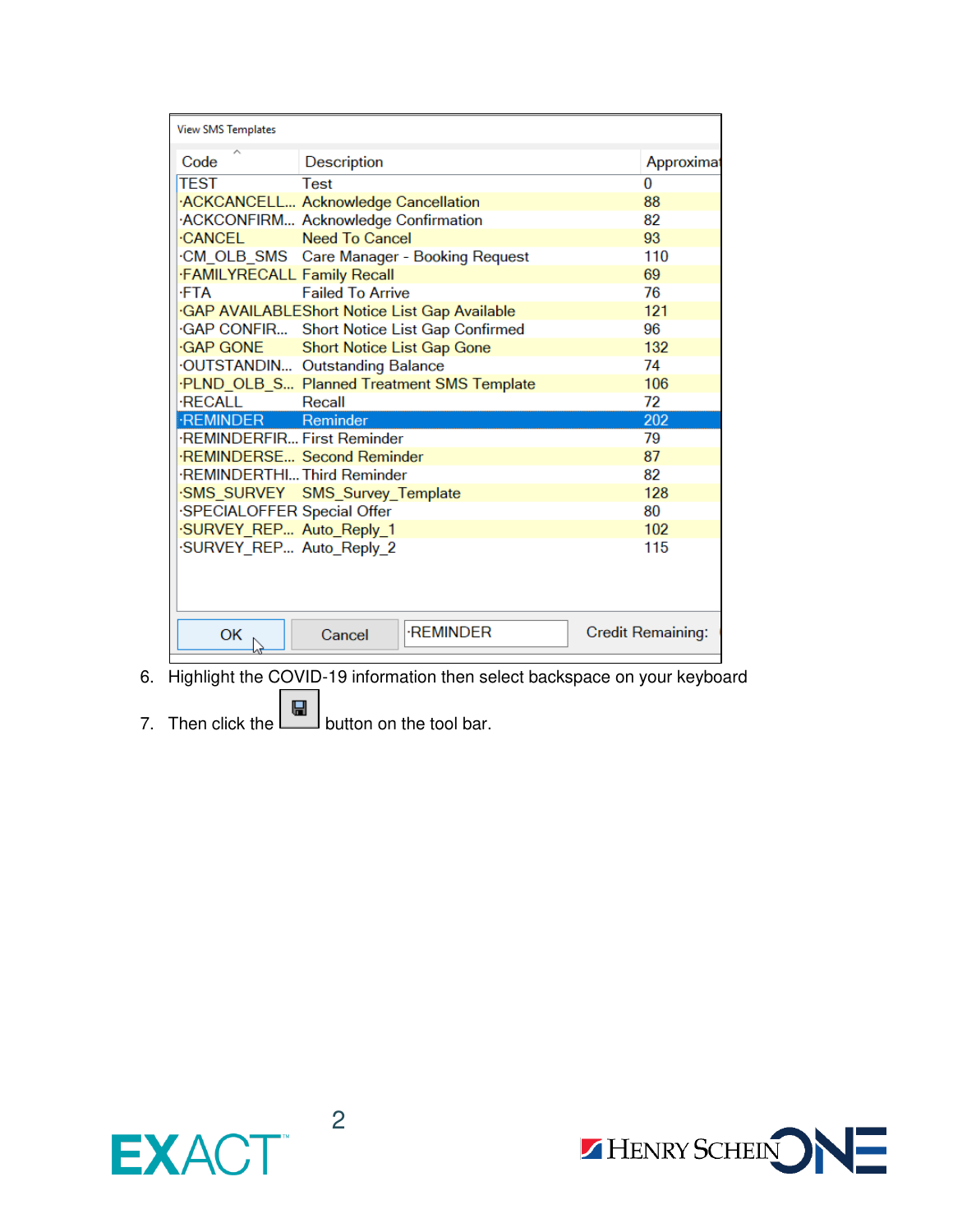# <span id="page-6-0"></span>**Turning on Automatic Appointment Reminders**

Please follow the instructions below to turn on automatic reminders for your patients.

PLEASE NOTE: Before re-enabling automatic reminders, make sure that all appointments currently booked in the future are still 100% accurate.

1. Go to Configure > Automatic Appointment Reminders (you may need to be logged in as a higher user to access this)



- 
- 3. Ensure all the boxes circled in the image below are ticked as shown. In order to add the tick you will need to click in the box.

|                | Automatic Appointment Reminders and Replies                            |    |                |               |                                                                                                                                                                                                                                                        |            |                                                                                         |
|----------------|------------------------------------------------------------------------|----|----------------|---------------|--------------------------------------------------------------------------------------------------------------------------------------------------------------------------------------------------------------------------------------------------------|------------|-----------------------------------------------------------------------------------------|
|                | long before the appointment it should be delivered.                    |    |                |               | An email appointment reminder can be sent to patients to give them the opportunity to<br>rebook if they can't make it, or remind them to get on their way.<br>Select up to three message templates below, the type of message you want to send and how |            |                                                                                         |
| Msa#           | <b>Type</b>                                                            |    |                | Delivery Time | Template                                                                                                                                                                                                                                               |            |                                                                                         |
| $\mathbf{1}$   | Fmail                                                                  |    | $\vert$ 4      |               | $\vee$ Weeks $\vee$ REMINDER                                                                                                                                                                                                                           |            | Keyword Settings                                                                        |
| $\overline{2}$ | Email                                                                  | Ŵ. | $5^{\circ}$    | $\vee$ Days   | - REMINDER                                                                                                                                                                                                                                             |            | Knyword Settings                                                                        |
| $\alpha$       | <b>SMS</b>                                                             |    | $\overline{2}$ | Days          | - REMINDER                                                                                                                                                                                                                                             |            | <b>Keyword Settings</b>                                                                 |
|                | messages each patient type will receive.<br><b>Email and SMS Phone</b> |    |                |               | on whether they have an empitted dress, and SMS phone or both. Choose below the<br>Send Message<br>$\nabla 1$ $\nabla 2$                                                                                                                               | ■3         | You can choose which combinations of the above messages your patients receive depending |
| Patient Has    | Email but no SMS Phone                                                 |    |                |               | $\nabla$ 1<br>F2                                                                                                                                                                                                                                       | $\sqrt{3}$ |                                                                                         |
|                | SMS Phone but no email                                                 |    |                |               | $-1$ $-2$                                                                                                                                                                                                                                              | $\nabla 3$ |                                                                                         |
|                |                                                                        |    |                |               | If the server is quitched off or the appointment is created after a reminder is due to be sent,                                                                                                                                                        |            |                                                                                         |
|                | $\mathbb Z$ send the previous reminder to catch up.                    |    |                |               |                                                                                                                                                                                                                                                        |            |                                                                                         |
|                |                                                                        |    |                |               | ↳                                                                                                                                                                                                                                                      |            |                                                                                         |

4. Once all the boxes are ticked select  $\Box$ 

2

For a walk-through video, please visit our YouTube channel at this link:

<https://youtu.be/6dqdHDWQZFA>



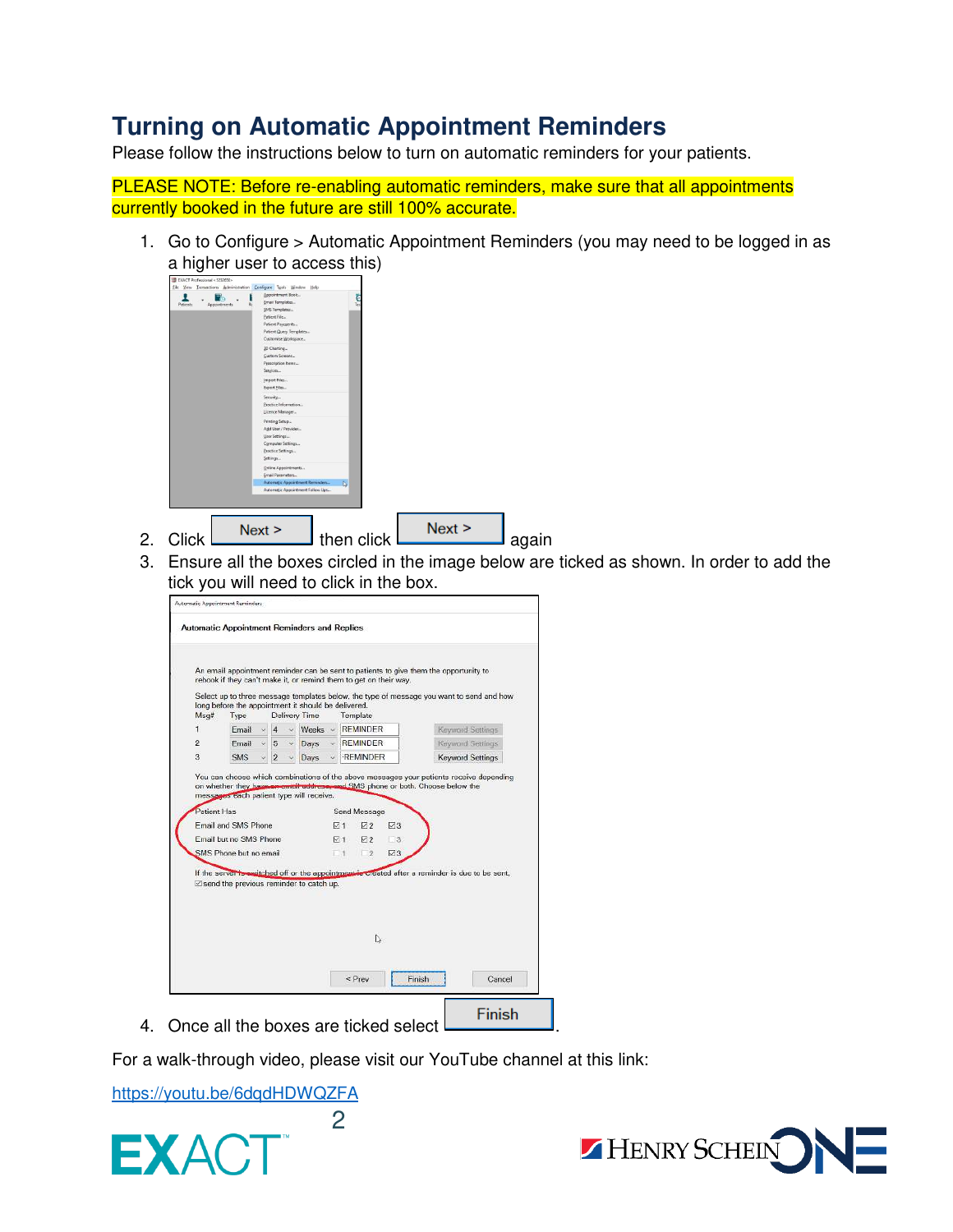# <span id="page-7-0"></span>**Turning on Automatic Recalls**

Please follow the instructions below to re-enable your automatic recalls for your patients.

PLEASE NOTE: It is imperative that you DO NOT press "run recalls" before taking the following steps.



- *2.* Click the in the bottom right. *Please note: you may need to be logged in as an administrator to view this button.*
- 3. Click on **Automation** then tick the box for Run Recalls Automatically as shown below.

| <b>Recair Due</b>                           | <b>Contact Methods</b>    |
|---------------------------------------------|---------------------------|
| Next Month                                  | (d) SMS & Email           |
| This Month                                  | <b>di SMS &amp; Email</b> |
| Last Month                                  | B Email ● SMS             |
| 6 Months Ago                                | <b>Se Email</b> (a) SMS   |
| 12 Months Ago                               | <b>&amp;</b> Email        |
| 24 Months Ago<br>Add Contact Point          | <b>B</b> Email            |
| □ My practice sends Hygienist recalls<br>OK | Cancel                    |

For a walk-through video, please visit our YouTube channel at this link:

2

<https://youtu.be/TPQK0-rNVuQ>



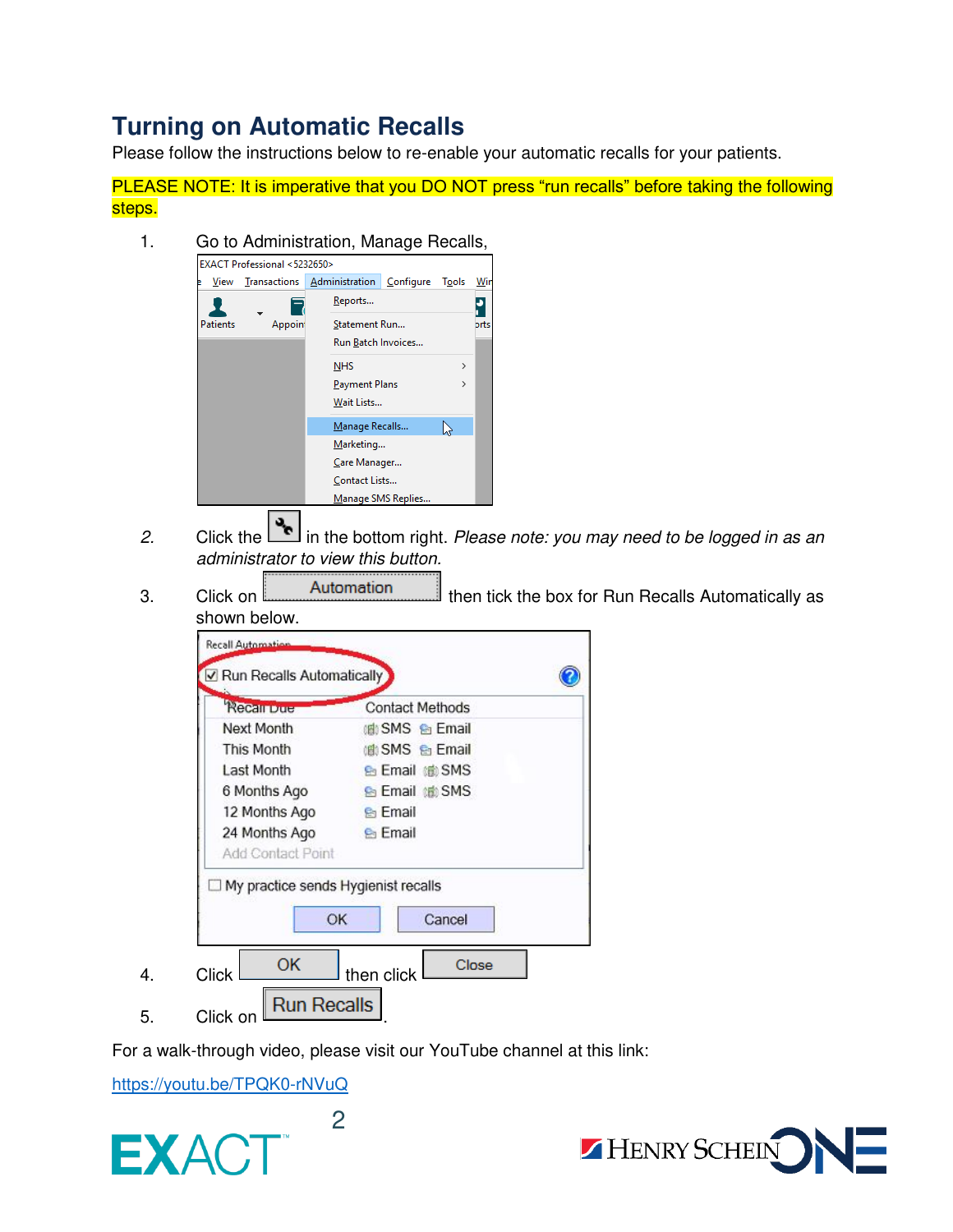### <span id="page-8-0"></span>**Turning on Short Notice List notifications**

1. Go to Configure  $>$  Practice Settings



2. Click on the spanner next to 'Enable Short Notice List'



3. Unless you had specifically turned on the automation, Ensure that 'Manual SMS sending' is selected and **NOT** 'Automate SMS sending' as shown below

| <b>Add and Remove</b>              | <b>Contact</b>            | <b>Appointment Clinics</b>             |                        |  |
|------------------------------------|---------------------------|----------------------------------------|------------------------|--|
| $\bigcirc$ No SMS                  | <b>Manual SMS</b> sending |                                        | ◯ Automate SMS sending |  |
| Contact patients in groups of      |                           | 10                                     |                        |  |
| Send gap available template        |                           | <b>GAP AVAILABLE</b>                   |                        |  |
|                                    |                           | <b>Keyword Settings</b>                |                        |  |
| Stagger each SMS message by        |                           | 5<br>minutes                           |                        |  |
| Send each patient a max of         |                           | 2<br>gap available messages per 4 days |                        |  |
| Stop sending if gaps come within 2 |                           | hours of the current time              |                        |  |
|                                    |                           |                                        |                        |  |
|                                    |                           |                                        |                        |  |
|                                    |                           |                                        |                        |  |
|                                    |                           |                                        |                        |  |
|                                    |                           |                                        |                        |  |
|                                    |                           |                                        |                        |  |
|                                    |                           |                                        |                        |  |
|                                    |                           |                                        |                        |  |
|                                    |                           | <b>OK</b>                              | Cancel                 |  |
|                                    |                           |                                        |                        |  |
|                                    | OK                        |                                        |                        |  |
| Select                             |                           |                                        |                        |  |
|                                    |                           |                                        |                        |  |
|                                    |                           |                                        |                        |  |
|                                    |                           | 2                                      |                        |  |



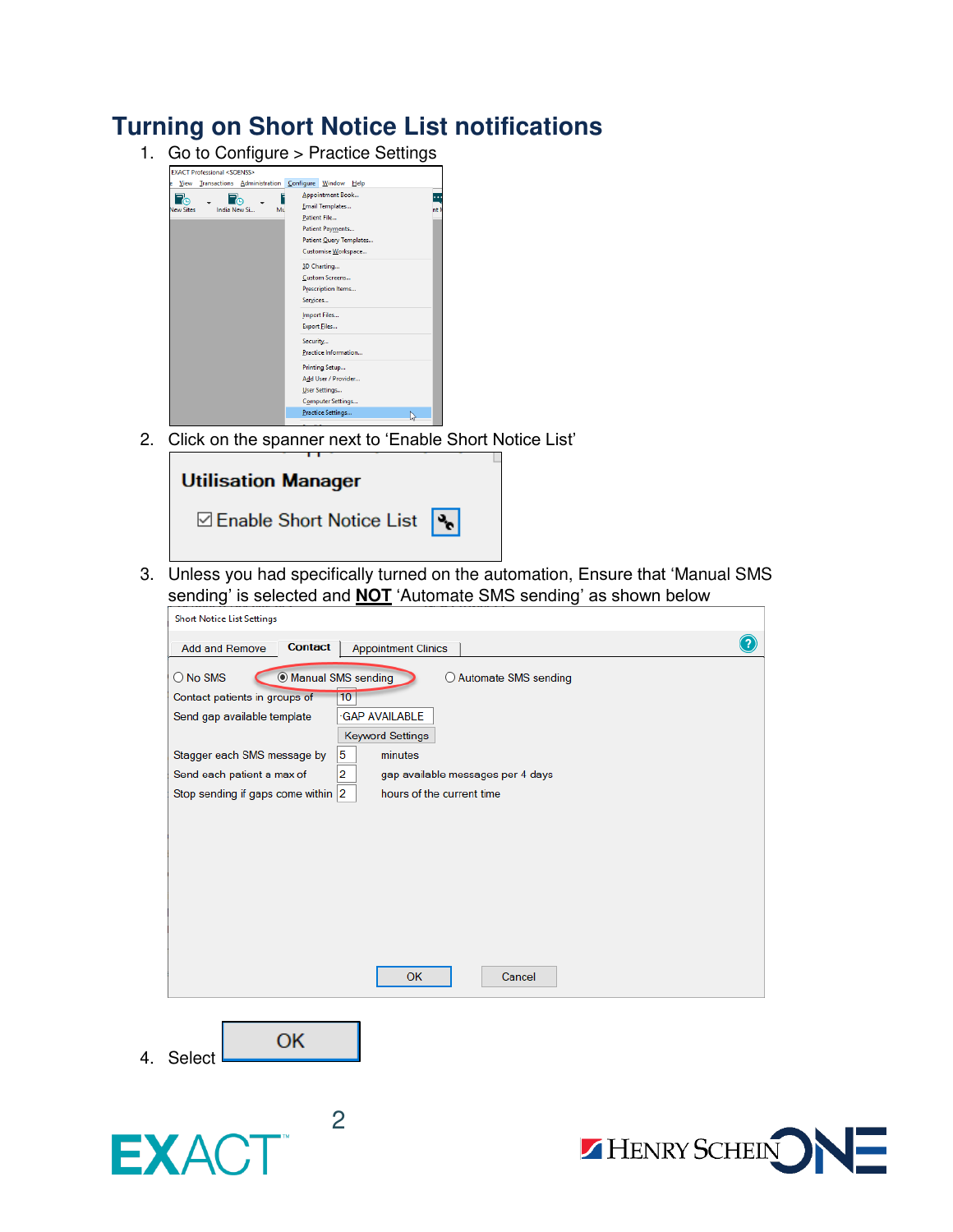# <span id="page-9-0"></span>**ADDITIONAL PRODUCTS**

# <span id="page-9-1"></span>**Reactivating Online Booking or Marketing Campaigns**

Please call our support team on 1300 889 668 for assistance.

# <span id="page-9-2"></span>**CONTACTING ALL OF YOUR PATIENTS**

# <span id="page-9-3"></span>**Contact Lists**

If you would like to contact all of your patients to advise that the practice is now open, you can follow the steps below:

### <span id="page-9-4"></span>**Create a Contact List**





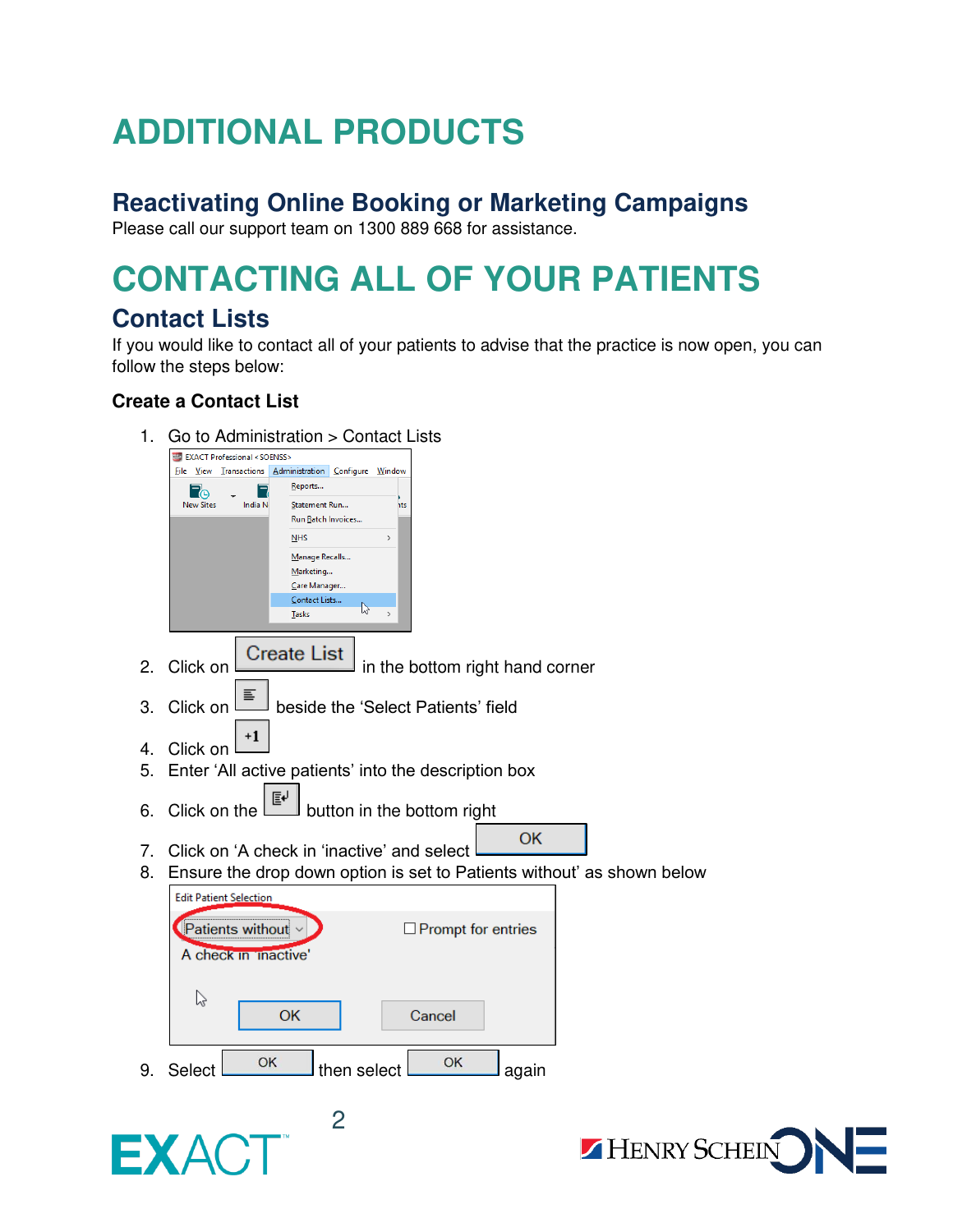10. From the 'View Query Templates' screen ensure the 'All Active Patients' query is

| highlighted in blue then select         | OK<br>11. Select OK on the screen shown below to run the list |   |
|-----------------------------------------|---------------------------------------------------------------|---|
| <b>Create Contact List</b>              |                                                               |   |
| <b>Select Patients</b><br>Description   | All active patients                                           | 言 |
| $\Box$ Use list for appointment booking |                                                               |   |
| ΩK                                      | Cancel                                                        |   |

12. Once the list has run you will see all of your active patients and you will be able to contact them from this screen.

Please use the link below for a video guide on creating contact lists.

<https://www.youtube.com/watch?v=Qb-44c7B5l0&t=1s>

#### <span id="page-10-0"></span>**Sending SMS from the Contact List screen**

- 1. From your contact list click on the sust button in the bottom right
- 2. Set the screen as shown below and select OK

| Please select a contact method                                                                                                                                                                                                          |  |
|-----------------------------------------------------------------------------------------------------------------------------------------------------------------------------------------------------------------------------------------|--|
| ○ Single SMS                                                                                                                                                                                                                            |  |
| <b>Multiple SMS</b>                                                                                                                                                                                                                     |  |
| $\Box$ Group by family                                                                                                                                                                                                                  |  |
| $\boxdot$ Tick as complete when message sent                                                                                                                                                                                            |  |
| Please note that messages will be created for every SMS option that is<br>ticked against a patient in the patient file, unless otherwise specified.<br>Patients must have at least one of these SMS options ticked to receive<br>a SMS. |  |
| Cancel                                                                                                                                                                                                                                  |  |

3. Set the 'Contact Patients' screen as shown below and select OK



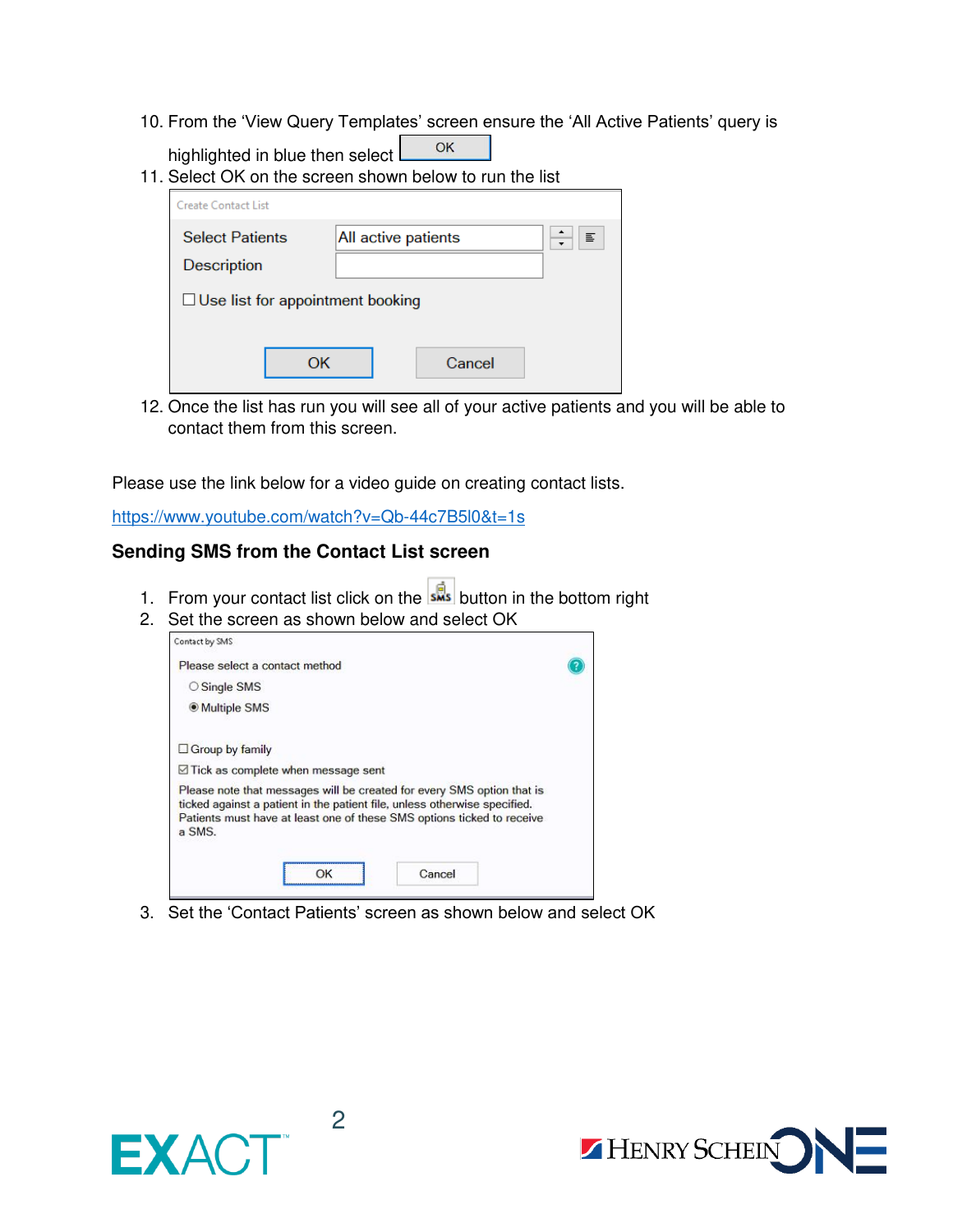| <b>Contact Patients</b>         |                                                                                                                                                         |  |
|---------------------------------|---------------------------------------------------------------------------------------------------------------------------------------------------------|--|
|                                 | You can limit the contact list using the selections below. If you want to contact the full list<br>of patients, simply untick all the available options |  |
| Limit patients to those         |                                                                                                                                                         |  |
| ⊠ With the Following Status     |                                                                                                                                                         |  |
| ○ Ticked as Completed           |                                                                                                                                                         |  |
| ● Not Ticked as Completed       |                                                                                                                                                         |  |
| $\boxdot$ That are not Inactive |                                                                                                                                                         |  |
| ☑ Who have been Contacted       | Times<br>10                                                                                                                                             |  |
| □ With a SMS Mobile             | <b>Contact Preference</b>                                                                                                                               |  |
| □ From Patient                  | *ALLEN J                                                                                                                                                |  |
| <b>To Patient</b>               | <b>ZUBIA B</b>                                                                                                                                          |  |
| <b>Select Patients</b>          |                                                                                                                                                         |  |
| $\Box$ Provider(s)              | Multiple                                                                                                                                                |  |
| Who are Family Members          |                                                                                                                                                         |  |
|                                 |                                                                                                                                                         |  |
|                                 | OK<br>Cancel                                                                                                                                            |  |
|                                 |                                                                                                                                                         |  |

4. Set the 'Stagger SMS' screen as shown below and select OK

| Stagger SMS                  |                                                                                                                      |       |
|------------------------------|----------------------------------------------------------------------------------------------------------------------|-------|
| ○ Send all SMS straight away |                                                                                                                      |       |
| ● Stagger SMS sending        |                                                                                                                      |       |
| Delivery times               | Mon 09:00 - 12:30<br>Mon 14:00 - 16:30<br>Tue 09:00 - 12:30<br>Tue 14:00 - 16:30<br>40.00<br>$M_{1}$ $00.00$<br>$+1$ | ۸     |
|                              | A message should be sent every<br>13                                                                                 | mins. |
|                              |                                                                                                                      |       |
|                              | Using the above settings the last message will<br>be delivered on - 23/03/2020 at 11:42                              |       |

5. On the SMS details screen click into the 'SMS Template' field then lick on the list button to the right

| <b>SMS Template</b> |                       |  |  |
|---------------------|-----------------------|--|--|
| Category            | <b>Admin Document</b> |  |  |

6. Select your SMS template them select OK

2



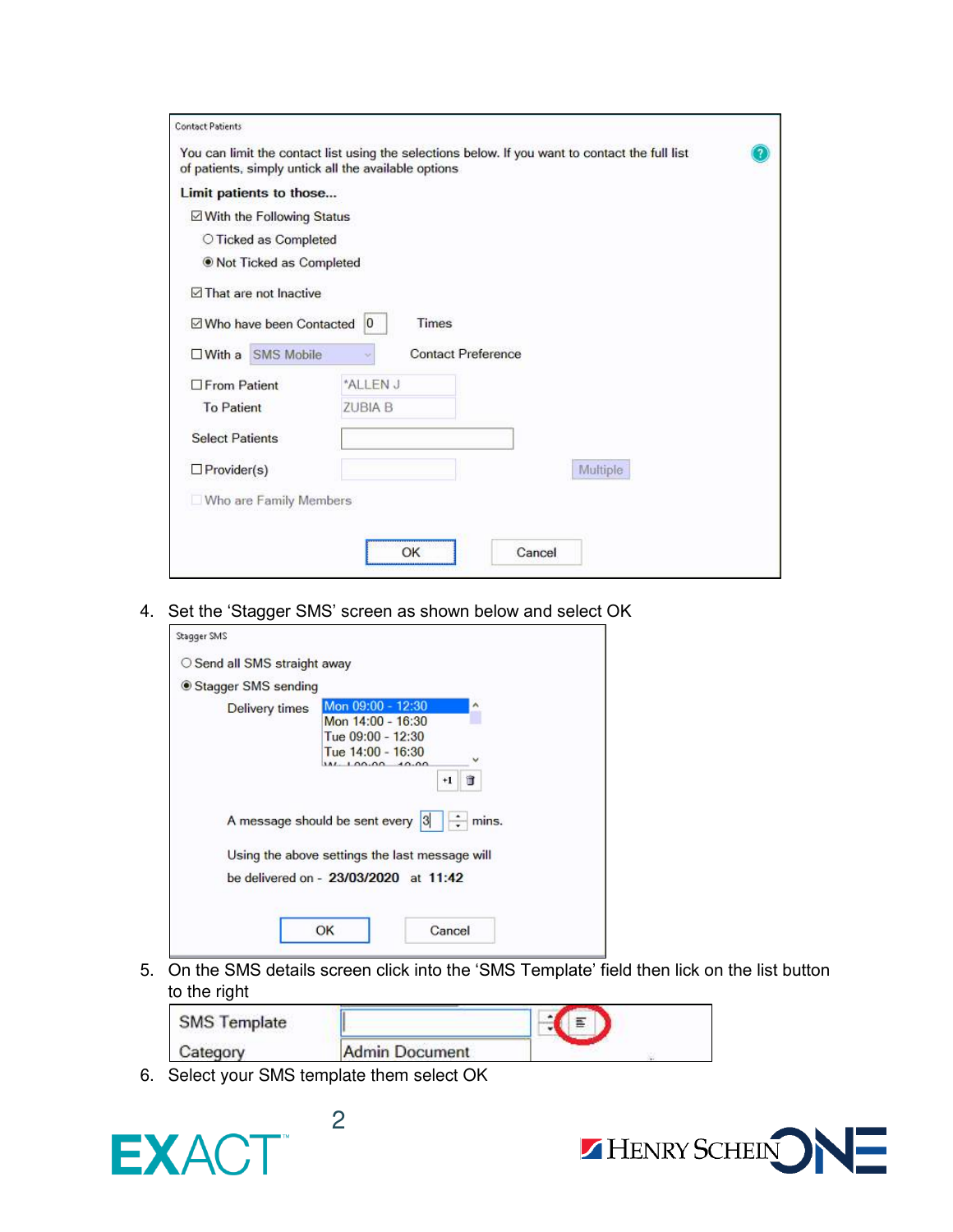- 7. Select OK again
- 8. The message you are sending to patients will be displayed if you are happy with this select OK again and this will then contact all of your patients by SMS.

| Description | <b>Cancelled Appointment</b> |  |                  |  |  |                                                                                                                                                                                      |  |
|-------------|------------------------------|--|------------------|--|--|--------------------------------------------------------------------------------------------------------------------------------------------------------------------------------------|--|
| Truncate to | 1 SMS's                      |  | (160) characters |  |  |                                                                                                                                                                                      |  |
|             |                              |  |                  |  |  | Dear [patient.firstname], unfortunately your appointment has been cancelled due to the<br>COVID-19 emergency. We will contact you by phone to reschedule. Stay safe [practice.name]. |  |
|             |                              |  |                  |  |  |                                                                                                                                                                                      |  |

#### <span id="page-12-0"></span>**Sending Emails from the Contact List screen**

- 1. From your contact list select  $\boxed{\triangleq}$  button in the bottom right hand corner
- 2. Set the screen as shown below



2